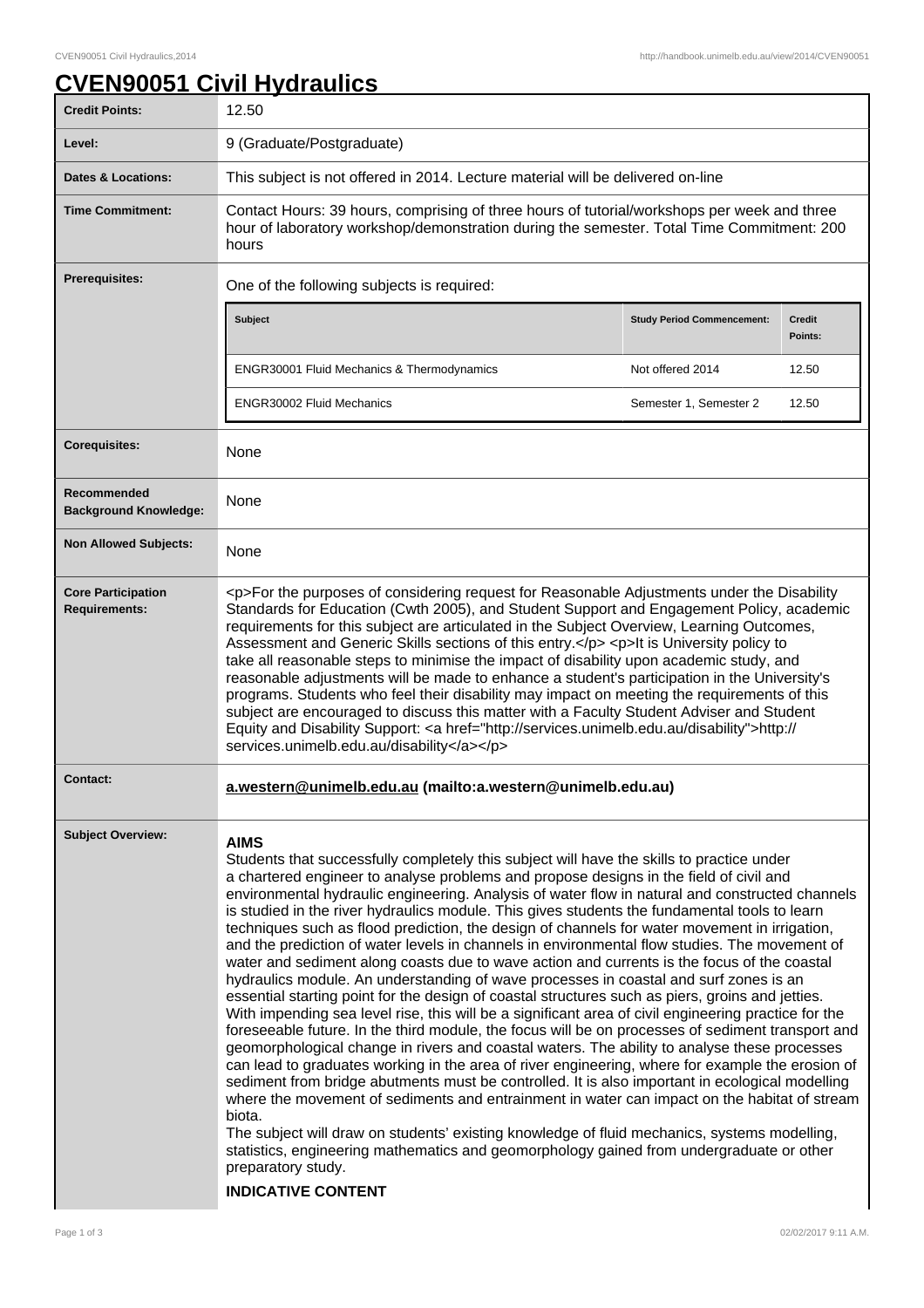|                           | 1 River Hydraulics: revision of basic concepts of steady-state open channel flow and extend<br>this with applications in natural river channels, time dependent behaviour and flood<br>hydraulics<br>2 Coastal Hydraulics: basic wave theory and processes including in the surf zone<br>3 Sediment Transport and Water Quality: mechanisms and models of particulate and solute<br>transport in rivers and coastal environments                                                                                                                                                                                                                                                                                                                                                                                                                                                                                                                                                                                                                                                                                                                                                                                                                                                                                                                                                                         |  |
|---------------------------|----------------------------------------------------------------------------------------------------------------------------------------------------------------------------------------------------------------------------------------------------------------------------------------------------------------------------------------------------------------------------------------------------------------------------------------------------------------------------------------------------------------------------------------------------------------------------------------------------------------------------------------------------------------------------------------------------------------------------------------------------------------------------------------------------------------------------------------------------------------------------------------------------------------------------------------------------------------------------------------------------------------------------------------------------------------------------------------------------------------------------------------------------------------------------------------------------------------------------------------------------------------------------------------------------------------------------------------------------------------------------------------------------------|--|
| <b>Learning Outcomes:</b> | <b>INTENDED LEARNING OUTCOMES (ILO)</b><br>Having completed this subject students are expected to be able to:                                                                                                                                                                                                                                                                                                                                                                                                                                                                                                                                                                                                                                                                                                                                                                                                                                                                                                                                                                                                                                                                                                                                                                                                                                                                                            |  |
|                           | 1 Describe flow regimes and what controls the water level in a river<br>2 Analyse the flow and backwater profiles of water in natural and constructed channels to<br>predict the channel capacity and flow characteristics such as depth<br>3 Analyse the flow water through natural and constructed structures such as chokes, weirs,<br>spillways and energy dissipaters<br>4 Design a channel to carry a particular design flow<br>5 Describe the characteristics of waves and be able to predict the behaviour of waves in the<br>near-shore environment based on their deep-water characteristics<br>6 Calculate the breaking characteristics of waves and their effect on coastal water levels and<br>currents<br>7 Interrogate wave recordings for statistics useful in the design of coastal structures and<br>management options<br>8 Use tidal constituents to classify the tidal regime at various locations<br>9 Recommend coastal management options based on an understanding of waves, tides and<br>near-shore currents<br>10 Describe and analyse the processes of sediment erosion, entrainment, transport and<br>deposition in river channels<br>11 Predict sediment loads based on channel and sediment characteristics and discriminate<br>between supply and transport limited situations<br>12 Predict how channel morphology will change as the result of natural or human impact |  |
| Assessment:               | Three 30 minute tests, at the end of each four week long module (30%). Asssociated with<br>Intended Learning Outcomes (ILOs) 1-3, 6-8, 10-12. Group and online activities for each<br>module equivalent to 500 words for each module and student (30%). Associated with ILOs 1-12.<br>A 2 hour examination, end of semester (40%). Associated with ILOs 1-3, 5-12.                                                                                                                                                                                                                                                                                                                                                                                                                                                                                                                                                                                                                                                                                                                                                                                                                                                                                                                                                                                                                                       |  |
| <b>Prescribed Texts:</b>  | Readings will be available on-line and as a bound volume available for purchase from the Book<br>Co-op.                                                                                                                                                                                                                                                                                                                                                                                                                                                                                                                                                                                                                                                                                                                                                                                                                                                                                                                                                                                                                                                                                                                                                                                                                                                                                                  |  |
| <b>Breadth Options:</b>   | This subject is not available as a breadth subject.                                                                                                                                                                                                                                                                                                                                                                                                                                                                                                                                                                                                                                                                                                                                                                                                                                                                                                                                                                                                                                                                                                                                                                                                                                                                                                                                                      |  |
| <b>Fees Information:</b>  | Subject EFTSL, Level, Discipline & Census Date, http://enrolment.unimelb.edu.au/fees                                                                                                                                                                                                                                                                                                                                                                                                                                                                                                                                                                                                                                                                                                                                                                                                                                                                                                                                                                                                                                                                                                                                                                                                                                                                                                                     |  |
| <b>Generic Skills:</b>    | $_{\text{\#}}$ Ability to apply knowledge of science and engineering fundamentals<br>Ability to undertake problem identification, formulation and solution<br>#<br>Ability to utilise a systems approach to complex problems and to design and operational<br>#<br>performance<br>$#$ Ability to function effectively as an individual and in teams, as a team leader or manager as<br>well as an effective team member                                                                                                                                                                                                                                                                                                                                                                                                                                                                                                                                                                                                                                                                                                                                                                                                                                                                                                                                                                                  |  |
| Notes:                    | <b>LEARNING AND TEACHING METHODS</b><br>These modules will be taught using a combination of self-guided readings, tutorial/practice<br>classes (3 hours/weeks) and group work. Readings provide the basic theory and applications,<br>tutorial support learning of this material through sample problems and discussion in practice<br>classes. Students practice the application of this theory to Civil Hydraulics problems in group<br>projects for each module. There are no traditional lectures in this subject.<br><b>INDICATIVE KEY LEARNING RESOURCES</b><br>Readings are provided for this subject and made freely available on-line and for purchase as<br>hard copy at the book room. Readings are taken from the following texts and papers:<br>García, M.H., ed. 2008 Sedimentation engineering : processes, measurements, modeling,<br>and practice; Prepared by the ASCE Task Committee to Expand and Update Manual 54 of the                                                                                                                                                                                                                                                                                                                                                                                                                                                            |  |